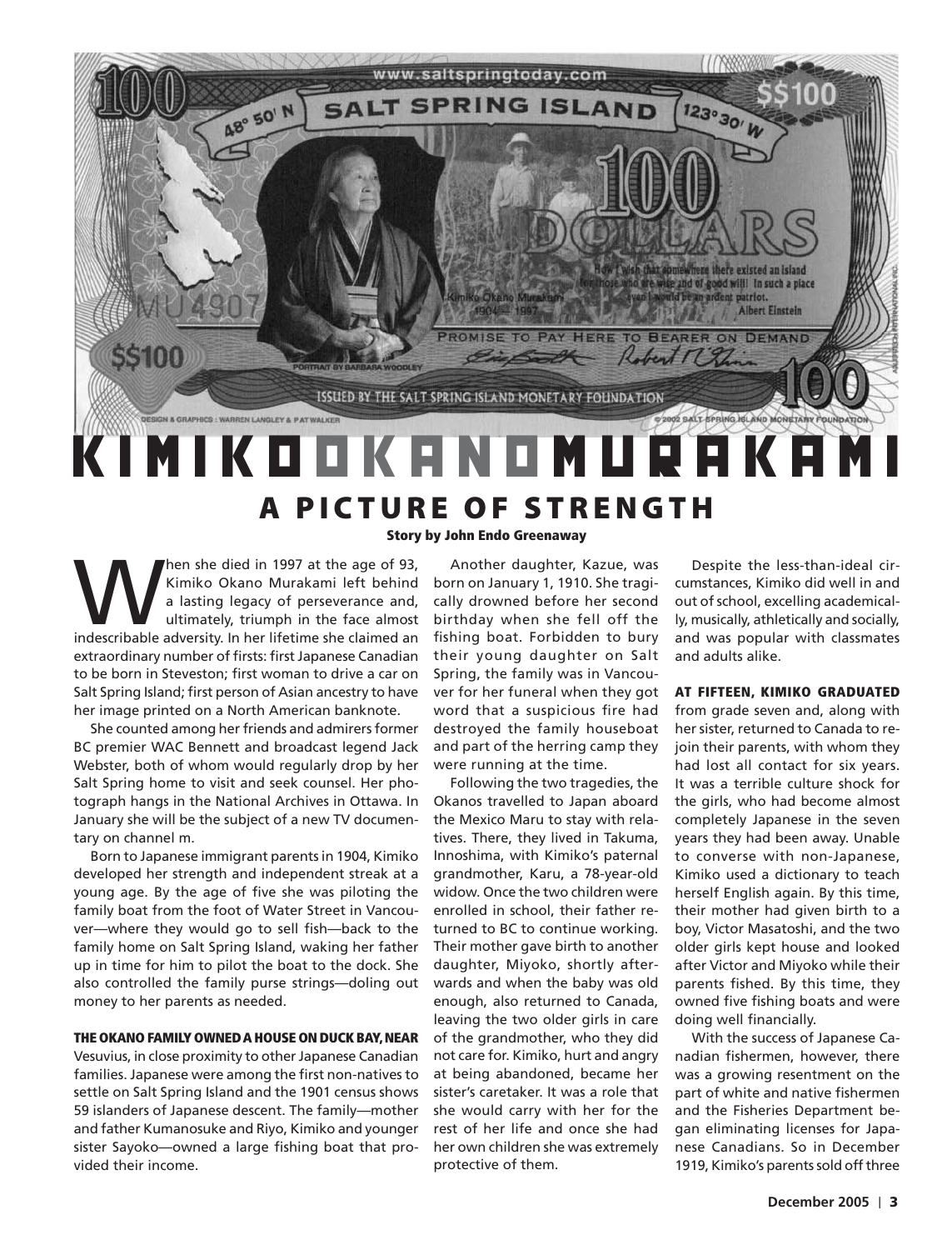

Kimiko and Katsuyori in 1926 on Honeymoon

of the boats to buy 50 acres of land on Sharp Road on Salt Spring Island. They cleared the land, selling the logs for lumber. Kimiko and Sayoko raised chickens and grew produce for sale while their parents continued to fish. Kimiko invented an ingenious watering system for the chickens. Within three years the farm was producing enough eggs and saleable produce to support the family, and the last two fishing boats were sold.

In 1923, at the age of 19, Kimiko became the first woman driver on Salt Spring Island. She drove a Ford Model T ¾ ton truck purchased for \$800 cash from agent Gavin Mouat. She used the truck to deliver eggs to Mouats Trading Company and pick up feed for the return journey. She was, by all accounts, a fast and somewhat reckless driver, and passengers felt like they were taking their lives in their hands. By now the family was shipping strawberries, raspberries and vegetables to a wholesale house in Victoria. Their success enabled them to buy more land and expand the business.

In 1925 Kimiko and Sayoko returned to Takuma to celebrate their grandmother's 88th birthday. While there, a go-between arranged a meeting between Kimiko and a widower named Katsuyori. The couple married on January 17, 1926, in Shigei. Kimiko and Sayoko returned to Salt Spring that May and Katsuyori followed later after Kimiko's parents agreed to sponsor him.

For Katsuyori, his arrival in Canada was a shock. Raised in an affluent family—he was a descendant of the seventh son of the 62nd Emperor—he was used to a life of leisure complete with servants. BC at the time was in some ways still an untamed frontier, with few of the amenities he was used to. The Okano's sponsorship obligated Katsuyori to work for the them for three years, but in fact he ended up working for them for five years. It was backbreaking work—fishing, farming and building. To his credit, he threw himself fence around 50 acres, digging a pipeline from a water source up the mountain to the farm, and building two greenhouses.

## IN 1932, KIMIKO AND KATSUYORI PURCHASED 17 ACRES on Sharp

Road. Over the next nine years they cleared the wilderness, building a successful farm and producing berries, asparagus, vegetables, and eggs from 5,000 chickens. Katsuyori built a large home, six chicken houses, brooder house, incubator house, bathhouse, storage buildings, and a dormitory for workers.

By 1941 the couple was hiring women from Vancouver Island to help out with the harvest and others to watch their five children. As the 1941 harvest approached, the family was looking forward to paying off their debts, with plans to purchase more land and enlarge the farm. On December 7, Katsuyori was released from hospital following an appendectomy. The family's joy was short-lived, as that same day they heard the news that Japan had attacked Pearl Harbor. The 77 Japanese Canadians on the island were immediately apprehensive and their fear was justified as anti-Japanese feelings that had been simmering burst to the surface. Both children and adults faced daily harassment and even physical attacks.

On February 24, 1942, the Cabinet, under the War Measures Act, passed Order in Council 1486. A dusk-to-dawn curfew was imposed, and fishing boats, automobiles, homes, businesses and personal property were confiscated. Gavin Mouat was appointed as the agent for Custodian of Enemy Property for the Gulf Islands. On March 17, the RCMP took Katsuyori into custody, leaving Kimiko alone with five children, aged one to thirteen.

On April 22, Kimiko and the five children, along with the remaining Japanese Canadian islanders, were put aboard the Princess Mary. After stopping at the other Gulf Islands to pick up other Japanese Canadians, the ship took them to Vancouver, and then to the animal barns at Hastings Park. On May

into the task at hand, building a 1, the family was sent by train to Greenwood, where they were assigned a small cubicle in a filthy bunkhouse. Kimiko had no idea of her husband's whereabouts until she finally received a censored letter. Along with other prisoners, he had spent two nights in Hastings Park before being sent to a Road Camp to build the interprovincial highway between Jasper, Alberta and Blue River, BC. Ill health forced Katsuyori to leave the road crew and he became a kitchen helper.

> In July, married men were released from the road camps and allowed to rejoin their families if they agreed to work on sugar beet farms in Alberta. The family was reunited in Magrath, Alberta where they were assigned to a farmer with a deep hatred of Japanese who told the townspeople to "treat the Japs like criminals." He followed his own advice and the family was given a 10'X15' shack right next to a pigpen. The inhumane living and work conditions led eldest daughter Alice to write to the BC Security Commission, who agreed to move the family to an internment camp. In November, they arrived in Slocan, to find it buried in deep snow, and were assigned a large unheated tent that they shared with three other families. They stayed in Slocan until they were sent to Rosebery at the end of Slocan Lake. They were given a small, unfinished 14' X 28' shack, which they did their best to winterize.

> While in Rosebery, they learned that title to their land on Salt Spring had been transferred to "The Secretary of State of Canada, acting in his capacity as Custodian under Revised Regulations Respecting Trading with the Enemy" and then to the Director of Veterans Land Act for subsequent sale to a returning soldier. Kimiko and Katsuyori were unbelieving and devastated. Salt Spring Islanders they had considered friends had promised to keep their property safe until their return and were now profiting from the forced sale of their land. The family was informed that once the transaction costs were deducted, only \$500 remained from the sale of the farm, money that would be controlled by the government and used to pay for